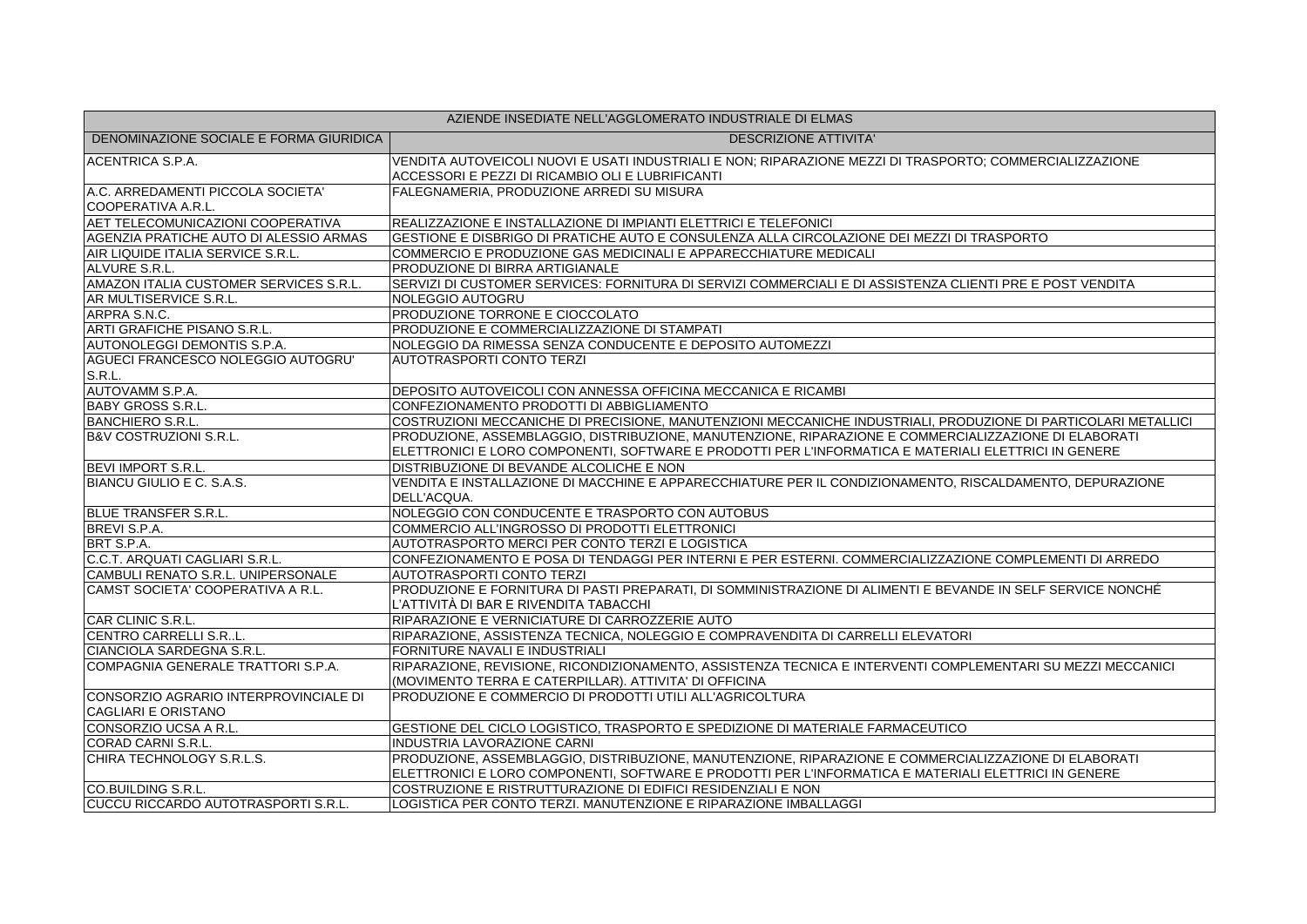| AZIENDE INSEDIATE NELL'AGGLOMERATO INDUSTRIALE DI ELMAS |                                                                                                                                                                                       |
|---------------------------------------------------------|---------------------------------------------------------------------------------------------------------------------------------------------------------------------------------------|
| DENOMINAZIONE SOCIALE E FORMA GIURIDICA                 | <b>DESCRIZIONE ATTIVITA'</b>                                                                                                                                                          |
| D.A.B. DI SOLINAS GAVINO S.R.L.                         | DISTRIBUZIONE AUTOMATICA DI BEVANDE CALDE E FREDDE                                                                                                                                    |
| DE.PEL. S.R.L.                                          | LAVORAZIONI PELLI GREZZE                                                                                                                                                              |
| DASARA TRASPORTI S.P.A.                                 | TRASPORTO MERCI PER CONTO TERZI CON AUTOCARRO; RACCOLTA E TRASPORTO DI RIFIUTI SPECIALI                                                                                               |
|                                                         | DE GIOANNIS ANTINCENDIO E SICUREZZA S.R.L. MANUTENZIONE, PROGETTAZIONE E INSTALLAZIONE DI APPARECCHIATURE ANTINCENDIO                                                                 |
| <b>DEDONI GIULIO</b>                                    | MANUTENZIONE, LAVAGGIO E SANIFICAZIONE FLOTTA VEICOLI. SERVIZI DI ASSISTENZA SU VEICOLI RENT-A-CAR.                                                                                   |
| <b>DEDONI SERVIZI TURISTICI</b>                         | <b>TRASPORTO DI PERSONE</b>                                                                                                                                                           |
| <b>DEDONI SARDINIA S.R.L.</b>                           | OFFICINA MECCANICA PER AUTOBUS                                                                                                                                                        |
| DE MURTAS VITO & C. S.N.C.                              | TORREFAZIONE CAFFE', ARACHIDI E PRODOTTI AFFINI                                                                                                                                       |
| DE VIZIA TRANSFER S.PA.                                 | UFFICI, OFFICINA MECCANICA, DEPOSITO ATTREZZATURE E PARCHEGGIO VEICOLI DI SERVIZIO                                                                                                    |
| DIALMEDICA S.R.L.                                       | COMMERCIO ALL'INGROSSO DI STRUMENTI ED APPARECCHI SANITARI. ARTICOLI MEDICALI. ORTOPEDICI E CHIRURGICI. PRODOTTI<br>CLINICI MEDICALI, SANITARI ED ODONTOTECNICI.                      |
| <b>DIGITAL NUE S.R.L.</b>                               | SVILUPPO, PRODUZIONE E COMMERCIALIZZAZIONE DI PRODOTTI O SERVIZI INNOVATIVI AD ALTO VALORE TECNOLOGICO.<br>CONSULENZA NEL SETTORE DELLA TECNOLOGIA INFORMATICA                        |
| <b>DISTILLERIE MARIO PACINI S.R.L.</b>                  | PRODUZIONE LIQUORI E SCIROPPI                                                                                                                                                         |
| DITTA INDIVIDUALE ROBERTO SARIGU                        | OFFICINA MECCANICA, CARROZZERIA                                                                                                                                                       |
| DOUBLE A S.R.L.                                         | LA CONFEZIONE E LA PRODUZIONE PER CONTO PROPRIO E PER CONTO TERZI, IL COMMERCIO ALL'INGROSSO DI ARTICOLI DI<br>ABBIGLIAMENTO SPORTIVO, ATTREZZATURE SPORTIVE E ACCESSORI PER LO SPORT |
| <b>DULCIS PASTICCERIA S.R.L.</b>                        | PRODUZIONE DI DOLCIUMI                                                                                                                                                                |
| ECMTECH S.R.L.                                          | RIPARAZIONE E MANUTENZIONE DI PARTI MECCANICHE, ELETTRONICHE ED ELETTRICHE DI AUTOVEICOLI E MOTOVEICOLI                                                                               |
| ECO GREEN SERVICE DEL DOTT. PINO MOSSA                  | PRODUZIONE DI TELI IN JUTA, IN FIBRA DI COCCO O CARTONE                                                                                                                               |
| ECOS ELETTRONICA S.R.L.                                 | COSTRUZIONE DI APPARECCHIATURE E IMPIANTI ELETTRONICI ED ELETTRICI                                                                                                                    |
| ECOSERVICE SARDA S.R.L.                                 | RACCOLTA, TRASPORTO, SMALTIMENTO RIFIUTI DI TUTTI I TIPI E RECUPERO DI SOLVENTI ESAUSTI; CONSULENZA AMBIENTALE                                                                        |
| ECOTRUCK CAGLIARI S.R.L.                                | OFFICINA MECCANICA E MANUTENZIONE MEZZI                                                                                                                                               |
| <b>EDICHEM S.R.L.</b>                                   | COMMERCIO ALL'INGROSSO DI MATERIALE PER L'EDILIZIA                                                                                                                                    |
| EDIL GI.VA. S.R.L.                                      | OFFICINA MECCANICA PER AUTO E MOTOVEICOLI CON ANNESSO SPAZIO ESPOSITIVO                                                                                                               |
| <b>EDILOR S.R.L.</b>                                    | COMMERCIO DI MATERIALI DA COSTRUZIONE                                                                                                                                                 |
| <b>EDILPROJECT S.R.L.</b>                               | OFFICINA MECCANICA CON ALLESTIMENTO AUTOVETTURE                                                                                                                                       |
| EDILQUATTRO SERVICE SOC. COOP.                          | POSA IN OPERA E RELATIVA FORNITURA DI TRATTAMENTI TERMICI E ACUSTICI                                                                                                                  |
| ELMAG S.R.L. (ATLANTIDE PISCINE)                        | GESTIONE DI PISCINE ED IMPIANTI ED ATTREZZATURE DI CARATTERE SPORTIVO                                                                                                                 |
| <b>ESSEDI S.R.L.</b>                                    | STOCCAGGIO, LAVORAZIONE E LOGISTICA DI MATERIALE EDILE, TERMOIDRAULICA E LEGNAME                                                                                                      |
| EUROCASSE S.R.L.                                        | ALLESTIMENTO DI VEICOLI INDUSTRIALI                                                                                                                                                   |
| EURODIFARM S.R.L.                                       | <b>TRASPORTISTICA PER CONTO TERZI</b>                                                                                                                                                 |
| EXPRESS SERVICE DI GIUSEPPE TESTA S.A.S.                | RIPARAZIONE MECCANICA AUTOVEICOLI DI TUTTI I TIPI                                                                                                                                     |
| F.LLI DESOGUS MARMI S.N.C.                              | LAVORAZIONE MARMI E GRANITI E RESTAURI D'ARTE IN GENERE                                                                                                                               |
| <b>FANARI TRUCK SERVICE S.R.L.</b>                      | RIPARAZIONI MECCANICHE VEICOLI INDUSTRIALI; PIOMBATURE TACHIGRAFI; RIPARAZIONE IMPIANTI DI INIEZIONE DIESEL E BENZINA                                                                 |
| <b>F.LLI LOCHE S.R.L.</b>                               | COMMERCIO INGROSSO E COMMISSIONARI ORTOFRUTTICOLI                                                                                                                                     |
| F.LLI VINCIS LAVORAZIONE MARMI S.N.C.                   | LAVORAZIONE MARMI E GRANITI IN OGNI FORMA E GRADO (PAVIMENTI, RIVESTIMENTI, SOGLIE, DAVANZALI, RIPIANI PER CUCINA-<br>BAGNO ETC., FUNERARIA, EDILIZIA PUBBLICA E PRIVATA)             |
| FALEGNAMERIA ARTIGIANA SERGIO ORRU'                     | <b>FALEGNAMERIA</b>                                                                                                                                                                   |
| <b>FARMATEK S.R.L.</b>                                  | PRODUZIONE DI CASSETTE IN PLASTICA PER ORTOFRUTTA                                                                                                                                     |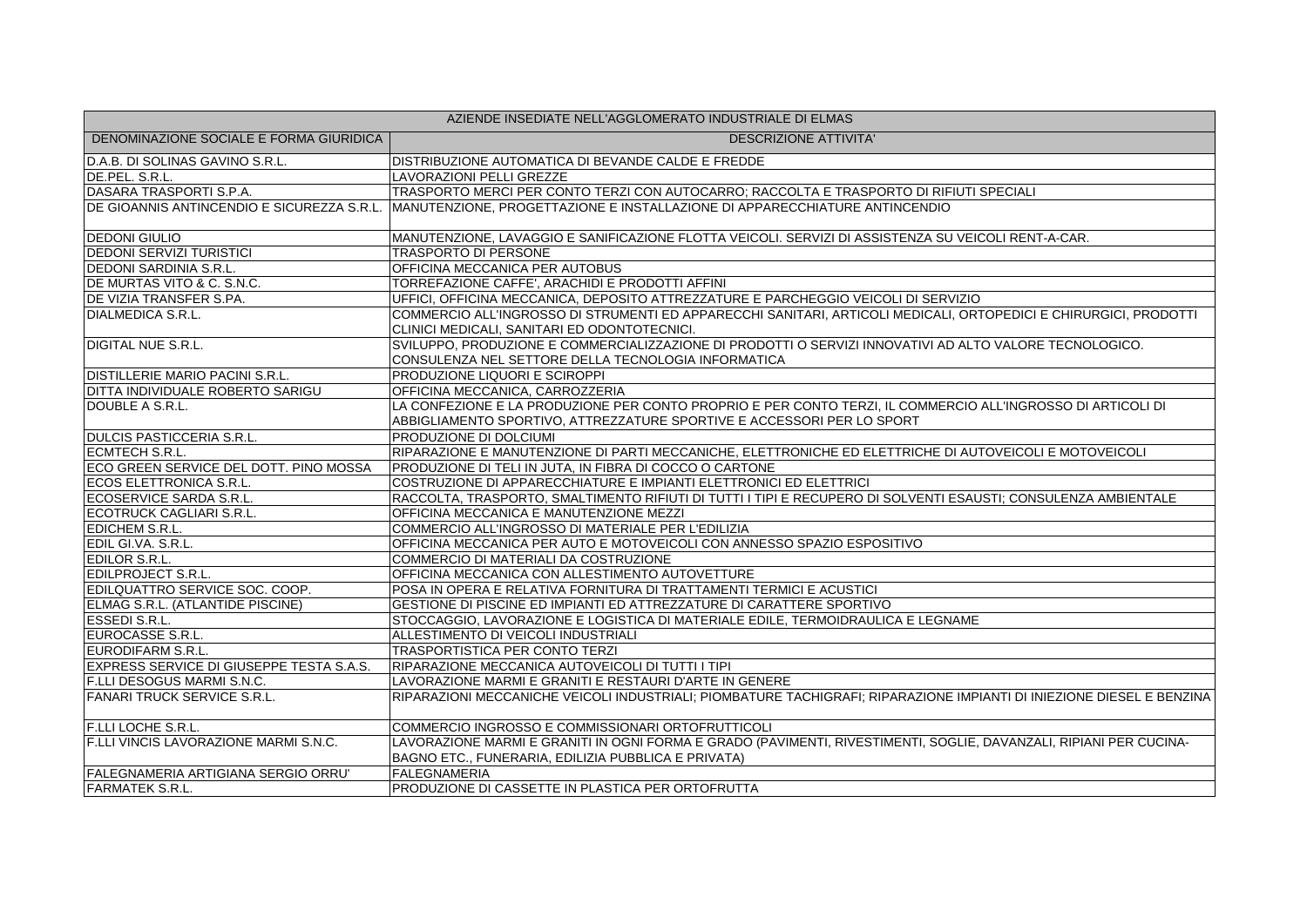| AZIENDE INSEDIATE NELL'AGGLOMERATO INDUSTRIALE DI ELMAS         |                                                                                                                                                                                                                                                                                    |  |
|-----------------------------------------------------------------|------------------------------------------------------------------------------------------------------------------------------------------------------------------------------------------------------------------------------------------------------------------------------------|--|
| DENOMINAZIONE SOCIALE E FORMA GIURIDICA                         | <b>DESCRIZIONE ATTIVITA'</b>                                                                                                                                                                                                                                                       |  |
| <b>FLARCO S.R.L.</b>                                            | COMMERCIO INGROSSO DI MACCHINARI, ATTREZZATURE ED ARTICOLI TECNICI PER L'AGRICOLTURA, L'INDUSTRIA, IL COMMERCIO E<br>L'ARTIGIANATO, RELATIVI ACCESSORI E RICAMBI                                                                                                                   |  |
| FOCUS S.P.A.                                                    | PULIZIA CIVILE E INDUSTRIALE, MOVIMENTAZIONE MERCI, GESTIONE E ORGANIZZAZIONE SERVIZI DI VIGILANZA                                                                                                                                                                                 |  |
| <b>FORSERVICE SR.L.</b>                                         | RIPARAZIONE E RICONDIZIONAMENTO NATANTI DA DIPORTO                                                                                                                                                                                                                                 |  |
| FRA.SOR. S.R.L.                                                 | PRODUZIOINE DI PANNELLI MODULARI IN CEMENTO PRECOMPRESSO PER STRUTTURE PREFABBRICATE                                                                                                                                                                                               |  |
| <b>FREM GROUP S.R.L.</b>                                        | PRESAGOMATURA ACCIAIO PER CEMENTO ARMATO                                                                                                                                                                                                                                           |  |
| FRI.GEN. FRIGORIFERI GENERALI S.R.L.                            | LAVORAZIONE E CONSERVAZIONE DI FRUTTA E ORTAGGI - MAGAZZINI FRIGORIFERI PER CONTO TERZI.                                                                                                                                                                                           |  |
| <b>FRIGO PENTA S.R.L.</b>                                       | COMMERCIO ALL'INGROSSO RICAMBI ATTREZZATURE E IMPIANTI PER LA REFRIGERAZIONE                                                                                                                                                                                                       |  |
| <b>FRUTTITAL S.R.L.</b>                                         | IMPORTAZIONE, ESPORTAZIONE, LAVORAZIONE E VENDITA DI PRODOTTI ORTOFRUTTICOLI E ALIMENTARI IN GENERE                                                                                                                                                                                |  |
| FTR S.R.L.                                                      | PRODUZIONE DI PARTICOLARI METALLICI IMBOTTITI MEZZO TRANSFER PRESS                                                                                                                                                                                                                 |  |
| <b>GALIMBERTI 3G S.R.L.</b>                                     | <b>TRATTAMENTO ACQUE</b>                                                                                                                                                                                                                                                           |  |
| GARANZIA ETICA SOC. COOP.                                       | <b>CONSORZIO DI GARANZIA FIDI</b>                                                                                                                                                                                                                                                  |  |
| <b>GATTERMAYER S.R.L.</b>                                       | PROGETTAZIONE E REALIZZAZIONE DI IMPIANTI ELETTRICI, TECNOLOGICI, MECCANICI, CIVILI E INDUSTRIALI                                                                                                                                                                                  |  |
| <b>GDT2 ELETTROFORNITURE S.P.A.</b>                             | COMMERCIO INGROSSO/DETTAGLIO MATERIALE ELETTRICO                                                                                                                                                                                                                                   |  |
| <b>GECA CARNI S.R.L.</b>                                        | COMMERCIO ALL'INGROSSO DI CARNI                                                                                                                                                                                                                                                    |  |
| DITTA INDIVIDUALE GENNARELLI GUIDO                              | COMMERCIO INGROSSO DI MACCHINE PER L'AGRICOLTURA, L'INDUSTRIA, L'EDILIZIA, IL SOLLEVAMENTO E TRASPORTO DI MERCI E<br>PERSONE E RELATIVI RICAMBI                                                                                                                                    |  |
| GE.I.CO. S.R.L.                                                 | COSTRUZIONI DI CENTRALI E COMPONENTI OLEOPNEUMATICHE                                                                                                                                                                                                                               |  |
| GE.O.S. SARDEGNA S.R.L.                                         | ASSEMBLAGGIO, MANUTENZIONE, INSTALLAZIONE DI DISTRIBUTORI AUTOMATICI DI ALIMENTI, BEVANDE E ALTRI GENERI DI<br>CONFORTO. DISTRIBUZIONE E DEPOSITO DEI PRODOTTI DESTINATI ALLA DISTRIBUZIONE AUTOMATICA.                                                                            |  |
| GN CAR S.R.L.                                                   | OFFICINA MECCANICA CON ANNESSO SPAZIO ESPOSITIVO DI AUTOVETTURE E DEPOSITO                                                                                                                                                                                                         |  |
| GODDI GROUP S.N.C. DI GIOVANNI BATTISTA<br><b>GODDI E FIGLI</b> | TRASPORTO MERCI SU STRADA PER CONTO TERZI                                                                                                                                                                                                                                          |  |
| <b>H3G S.P.A.</b>                                               | ATTIVITA' NEL SETTORE DELLE COMUNICAZIONI ELETTRONICHE: PRESTAZIONE DEL SERVIZIO PUBBLICO DI COMUNICAZIONI MOBILI<br>DI TERZA GENERAZIONE E L'INSTALLAZIONE DELLA RELATIVA RETE                                                                                                    |  |
| <b>IDEA UNO S.R.L.</b>                                          | AUTONOLEGGIO SENZA CONDUCENTE                                                                                                                                                                                                                                                      |  |
| <b>IDROMED SARDEGNA S.R.L.</b>                                  | PRODUZIONE E COMMERCIO DI PRODOTTI PER L'AGRICOLTURA, EDILIZIA, TERMOIDRAULICA E ACQUEDOTTISTICA                                                                                                                                                                                   |  |
| <b>IFRAS S.P.A.</b>                                             | SERVIZI PER LA TUTELA AMBIENTALE. PROGETTAZIONE NEL CAMPO DELL'INGEGNERIA INFORMATICA E AMBIENTALE                                                                                                                                                                                 |  |
| I.M. INNOVATIVE MATERIALS S.R.L.                                | ANALISI CHIMICHE, MICROBIOLOGICHE, MERCEOLOGICHE E AMBIENTALI                                                                                                                                                                                                                      |  |
| IMBI S.R.L.                                                     | SERVIZI ED INSTALLAZIONE DI IMPIANTI ELETTRICI E TELEFONI UMTS E GPS                                                                                                                                                                                                               |  |
| INTERNETTARE S.R.L.                                             | ATTIVITA' EDITORIALE IN GENERE, ANCHE ON LINE, COMPRESO ELABORAZIONI GRAFICHE, STAMPE DIGITALI, SERIGRAFIA,<br>CARTELLONISTICA, ATTREZZATURE ESPOSITIVE                                                                                                                            |  |
| <b>IRIS MOBILI S.R.L.</b>                                       | IMBALLAGGIO E RICONFEZIONAMENTO PALLET, GESTIONE E SPEDIZIONE MERCI                                                                                                                                                                                                                |  |
| <b>ITALFORNAVI S.R.L.</b>                                       | FORNITURE NAVALI E INDUSTRIALI; PRESTAZIONE DI SERVIZI                                                                                                                                                                                                                             |  |
| ITALIA DISTRIBUZIONI S.P.A.                                     | RECAPITO MATERIALE PUBBLICITARIO NON INDIRIZZATO A LIVELLO NAZIONALE                                                                                                                                                                                                               |  |
| <b>ACENTRASS V.I. S.R.L.</b>                                    | REALIZZAZIONE E PREDISPOSIZIONE DI ALLESTIMENTI SPECIALI SU AUTOTELAI DI VEICOLI INDUSTRIALI, RIPARAZIONE E<br>TRASFORMAZIONE DI APPARECCHIATURE INDUSTRIALI APPLICATE O DA APPLICARE SU AUTOVEICOLI INDUSTRIALI E AUTOBUS,<br>DEPOSITO DI SCORTE E VENDITA ATTREZZATURE E RICAMBI |  |
| <b>JAGUAR SARDEGNA S.R.L.</b>                                   | COMMERCIO AL DETTAGLIO DI AUTOVEICOLI, OFFICINA MECCANICA E MOTORISTICA, ELETTRAUTO E AUTOLAVAGGIO                                                                                                                                                                                 |  |
| L'ASSISTENZA S.R.L.                                             | AUTOFFICINA MECCANICA, RIPARAZIONE E SOSTITUZIONE DI PNEUMATICI, SOCCORSO STRADALE E TRASPORTO MERCI SU STRADA                                                                                                                                                                     |  |
| LA CASA DEL GRANO S.R.L.                                        | PRODUZIONE PASTA ALIMENTARE                                                                                                                                                                                                                                                        |  |
| LACONI S.R.L.                                                   | <b>AUTOCARROZZERIA</b>                                                                                                                                                                                                                                                             |  |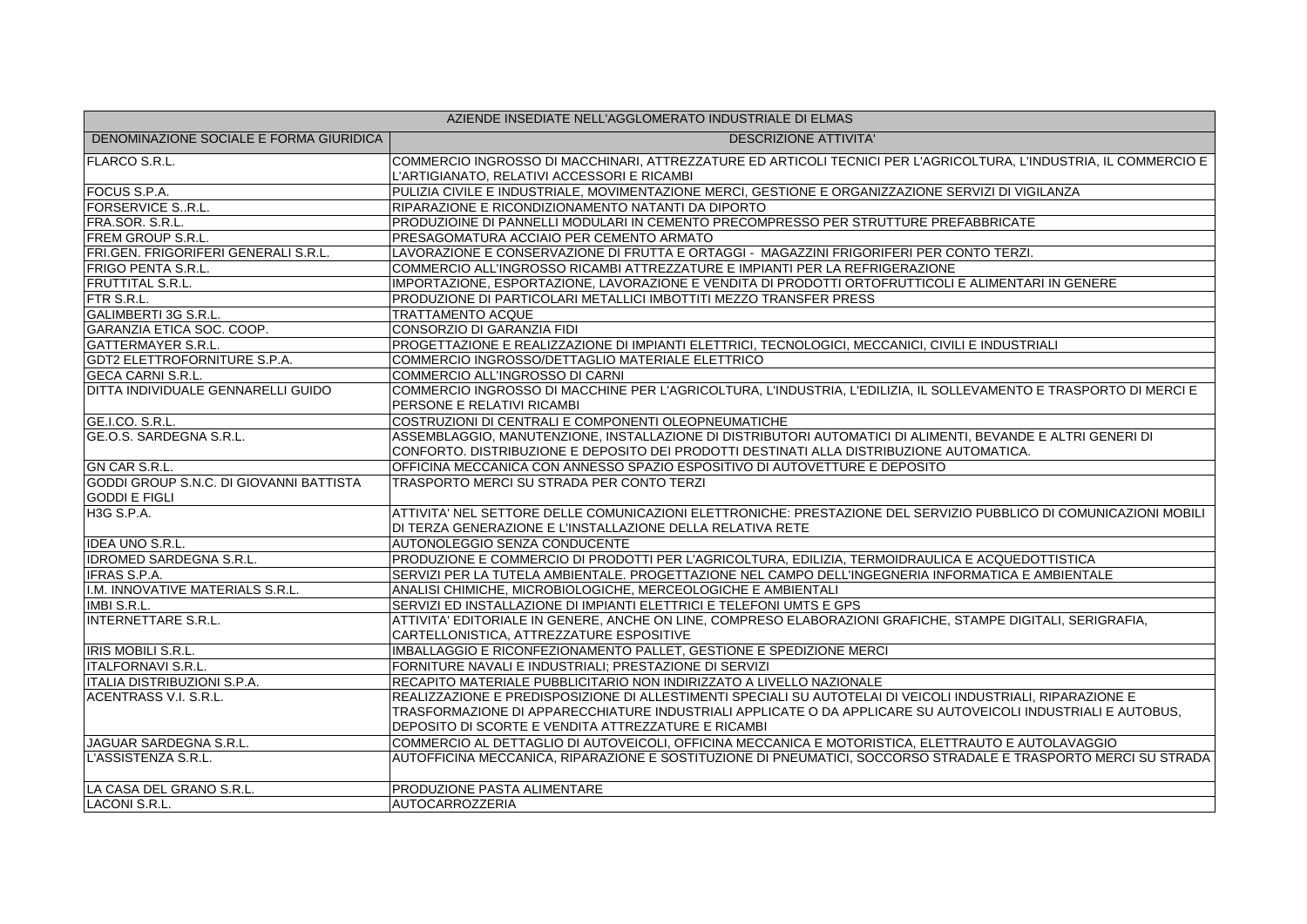| AZIENDE INSEDIATE NELL'AGGLOMERATO INDUSTRIALE DI ELMAS     |                                                                                                                                                    |  |
|-------------------------------------------------------------|----------------------------------------------------------------------------------------------------------------------------------------------------|--|
| DENOMINAZIONE SOCIALE E FORMA GIURIDICA                     | <b>DESCRIZIONE ATTIVITA'</b>                                                                                                                       |  |
| LICARBUS DI ZANDA MONICA E C. S.A.S.                        | CARROZZERIA INDUSTRIALE. CENTRO REVISIONE AUTO ART.80 CODICE DELLA STRADA                                                                          |  |
| LISA S.R.L.                                                 | CELLOFANATURA, PLASTIFICAZIONE, LEGATURA E RILEGATURA DI MATERIALE STAMPATO                                                                        |  |
| LOG ITALY GROUP S.R.L.                                      | AUTONOLEGGIO SENZA CONDUCENTE                                                                                                                      |  |
| LOGISTA ITALIA S.P.A.                                       | STOCCAGGIO E DISTRIBUZIONE DI TABACCHI LAVORATI NAZIONALI ED ESTERI                                                                                |  |
| LONGONI S.R.L.                                              | RACCOLTA, CERNITA, TRASPORTO, TRATTAMENTO, LAVORAZIONE, RIDUZIONE VOLUMETRICA, RECUPERO E/O SMALTIMENTO DI                                         |  |
|                                                             | RIFIUTI SOLIDI URBANI, SPECIALI, PERICOLOSI E NON, RIFIUTI DA RACCOLTA DIFFERENZIATA                                                               |  |
| L'UNIONE EDITORIALE S.P.A.                                  | EDITORIALE E STAMPA                                                                                                                                |  |
| M.A.R.IND. S.R.L.                                           | COMMERCIO INGROSSO DI AUTOCARRI, MACCHINE PER MOVIMENTO TERRA, MACCHINARI SIA PER L'INDUSTRIA CHE PER L'EDILIZIA<br>E I RELATIVI PEZZI DI RICAMBIO |  |
| M.V.M. S.R.L.                                               | PRODUZIONE E COMMERCIALIZZAZIONE DI PRODOTTI DI ABBIGLIAMENTO                                                                                      |  |
| MANITECH S.R.L.                                             | OFFICINA MECCANICA DI MACCHINE, MACCHINARI E ATTREZZATURE DI IMPIEGO GENERALE, INDUSTRIALE, COMMERCIALE,                                           |  |
|                                                             | AGRICOLO, EDILE E PER LA NAVIGAZIONE                                                                                                               |  |
| MASSUCCO T S.R.L.                                           | RIPARAZIONE E RIMESSAGGIO MACCHINE PER MOVIMENTO TERRA. OFFICINA DI RIPARAZIONE MEZZI PER NOLEGGIO.                                                |  |
| MAURELLI S.P.A.                                             | DEPOSITO, ASSEMBLAGGIO, CONFEZIONAMENTO E SPEDIZIONE RICAMBI PER VEICOLI INDUSTRIALI                                                               |  |
| ME.LA.S. METAL LAMINA SARDA DI TULLI<br>ANTONIO E C. S.A.S. | SERRANDE METALLICHE; INFISSI IN PVC                                                                                                                |  |
| METRO SELF SERVICE ALL'INGROSSO ELMAS                       | COMMERCIO AL'INGROSSO DI GENERI ALIMENTARI E NON ALIMENTARI                                                                                        |  |
| S.P.A.                                                      |                                                                                                                                                    |  |
| <b>MOON RIVER S.R.L</b>                                     | <b>TRATTAMENTO VALORI</b>                                                                                                                          |  |
| MOTORTOWN SERVICE S.A.S.                                    | OFFICINA MECCANICA                                                                                                                                 |  |
| MTS S.P.A.                                                  | PRODUZIONE E LOGISTICA NEL SETTORE DELLA RICAMBISTICA AUTO                                                                                         |  |
|                                                             | NOLEGGIORA DI TEDESCO FEDERICA S.N.C. & C. AUTONOLEGGIO DI VEICOLI LEGGERI SENZA CONDUCENTE                                                        |  |
|                                                             |                                                                                                                                                    |  |
| NOVANTUNO S.R.L.                                            | RICOSTRUZIONE, RIPARAZIONE, DISTRIBUZIONE, VENDITA DI PNEUMATICI RICOSTRUITI E NUOVI E ACCESSORI. SERVIZI DI                                       |  |
|                                                             | ASSISTENZA PER PNEUMATICI E SOTTOSCOCCA.                                                                                                           |  |
| NUOVA C.M.T.P. DI NICOLA DESSI'                             | COSTRUZIONI MECCANICHE DI PRECISIONE                                                                                                               |  |
| NUOVA SARDA ELETTROMECCANICA S.R.L.                         | OFFICINA ELETTROMECCANICA                                                                                                                          |  |
| NUOVA SPECIAL CAR S.R.L.                                    | CONCESSIONARIA AUTO BMW CON ASSISTENZA OFFICINA E CARROZZERIA                                                                                      |  |
| O.M.R. OFFICINE MECCANICHE RIUNITE S.P.A.                   | RIPARAZIONE MEZZI INDUSTRIALI                                                                                                                      |  |
| OFFICINA PALA DI PALA DAVIDE                                | OFFICINA MECCANICA                                                                                                                                 |  |
| <b>OFFICINA MECCANICA GIOVANNI FANARI</b>                   | AUTORIPARAZIONI VEICOLI INDUSTRIALI E AUTOVETTURE                                                                                                  |  |
| OFFICINE URAS S.R.L.                                        | AUTOFFICINA MECCANICA, CARROZZERIA E GOMMISTA                                                                                                      |  |
| OLII COMBUSTIBILI RISCALDAMENTO                             | COMMERCIO ALL'INGROSSO DI PRODOTTI PETROLIFERI                                                                                                     |  |
| INDUSTRIALE O.C.R.I. S.R.L.                                 |                                                                                                                                                    |  |
| <b>PAGLIANI SERVICE S.R.L.</b>                              | OFFICINA MECCANICA E MOTORISTICA                                                                                                                   |  |
| PANINO SERVICE DI PIAZZA ANTONINO                           | PRODUZIONE DI DOLCE E SALATO E RELATIVO CONFEZIONAMENTO                                                                                            |  |
| PARCOGIOIE S.R.L.                                           | <b>FABBRICAZIONE DI IMBALLAGGI IN MATERIE PLASTICHE</b>                                                                                            |  |
| PNEUSMARKET S.R.L.                                          | PRODUZIONE E VENDITA DI PNEUMATICI RICOSTRUITI E SERVIZI DI RICOSTRUZIONE                                                                          |  |
| POLITEC S.R.L.                                              | PROGETTAZIONE E PRODUZIONE DI ARTICOLI TECNICI IN POLIEURETANO HOT-CASTING                                                                         |  |
| PP&E S.R.L.                                                 | PRODUZIONE SOFTWARE                                                                                                                                |  |
| <b>PROFIL SIDER S.R.L.</b>                                  | LAVORAZIONE LAMINATI METALLICI (GREZZO PIEGATURA E RIDUZIONE NASTRI) PROGETTAZIONE, COSTRUZIONE E MONTAGGI                                         |  |
|                                                             | OPERE METALLICHE LEGGERE                                                                                                                           |  |
| P.R. MOTORI S.R.L.                                          | ASSISTENZA MECCANICA AGLI AUTOBUS E CARROZZERIA                                                                                                    |  |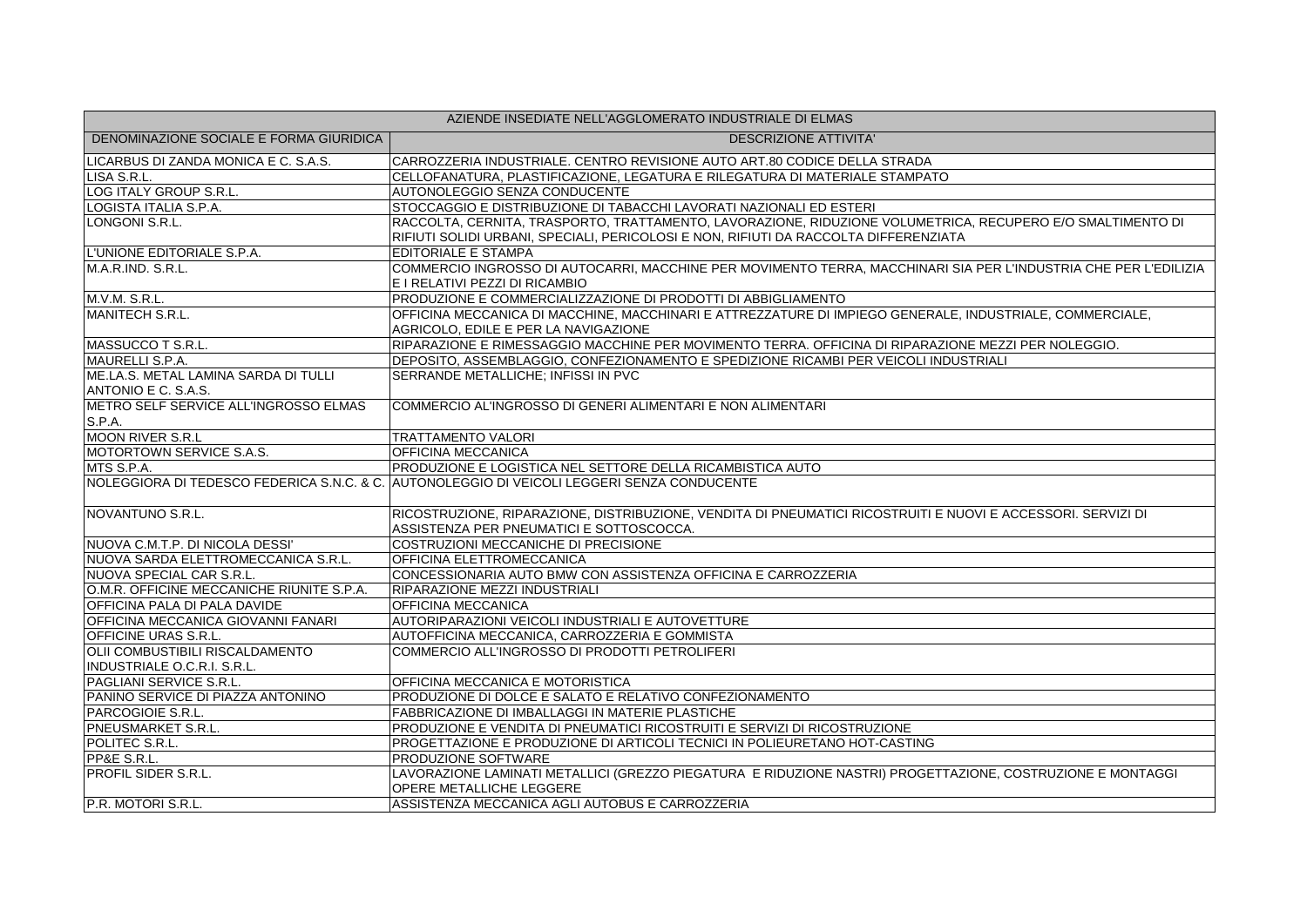| AZIENDE INSEDIATE NELL'AGGLOMERATO INDUSTRIALE DI ELMAS          |                                                                                                                                                                                                                                                                                                      |  |
|------------------------------------------------------------------|------------------------------------------------------------------------------------------------------------------------------------------------------------------------------------------------------------------------------------------------------------------------------------------------------|--|
| DENOMINAZIONE SOCIALE E FORMA GIURIDICA                          | <b>DESCRIZIONE ATTIVITA'</b>                                                                                                                                                                                                                                                                         |  |
| RACHEL M. & C. S.N.C.                                            | <b>RIPARAZIONE AUTOVETTURE</b>                                                                                                                                                                                                                                                                       |  |
| <b>FRANCESCO RAIS S.R.L.</b>                                     | INSTALLAZIONE IMPIANTI, EDILIZIA                                                                                                                                                                                                                                                                     |  |
| RAP S.R.L.                                                       | FORNITURE A ENTI E COMUNITA'                                                                                                                                                                                                                                                                         |  |
| RHIAG - INTER AUTO PARTS ITALIA S.R.L.                           | COMMERCIO ALL'INGROSSO DI COMPONENTI DI QUALSIASI TIPO E MARCA PER AUTOVEICOLI, NONCHE' DI MACCHINE INDUSTRIALI DI<br>QUALSIASI TIPO PER IL SETTORE AUTOMOBILISTICO                                                                                                                                  |  |
| R.S. S.R.L.                                                      | OFFICINA MECCANICA PER AUTORIPARAZIONI                                                                                                                                                                                                                                                               |  |
| SA BARONIA S.R.L.                                                | FORMAZIONE PROFESSIONALE                                                                                                                                                                                                                                                                             |  |
| S.M.I. SARDA MECCANICA INDUSTRIALE DI<br>SANDRO FRANCHINI S.A.S. | OFFICINA INDUSTRIALE, RIPARAZIONE VEICOLI INDUSTRIALI                                                                                                                                                                                                                                                |  |
| SA.EL (SARDA ELETTROMECCANICA) DI MEDDA<br>PEPPINO               | ELETTRICISTA-ELETTROMECCANICO; PRODUZIONE E COMMERCIALIZZAZIONE DI MACCHINE ELETTROMECCANICHE, ASSEMBLAGGIO<br>DI GRUPPI ELETTROGENI, COSTRUZIONE DI QUADRI ELETTRICI DI COMANDO E CONTROLLO E DI MATERIALI ELETTRICI;<br>COSTRUZIONE, RISTRUTTURAZIONE E MANUTENZIONE DI IMPIANTI DI TRASFORMAZIONE |  |
| SARDAVETRI DEL DOTT. RICCARDO LASIC E C.<br>S.A.S.               | LAVORAZIONE DEL VETRO IN LASTRE E SPECCHI, FINALIZZATE ALLA FORMAZIONE DI PRODOTTI DA IMPIEGARE PRINCIPALMENTE IN<br>EDILIZIA E NELL'INDUSTRIA DEL MOBILE.                                                                                                                                           |  |
| SARDA GESTIONE DEPOSITI S.R.L.                                   | CARICO-SCARICO E MOVIMENTAZIONE DI MERCI                                                                                                                                                                                                                                                             |  |
| <b>SARDA TRAVEL S.R.L.</b>                                       | LOGISTICA E DEPOSITO AUTOMEZZI. OFFICINA ELETTROMECCANICA. MONTAGGIO E SMONTAGGIO PNEUMATICI                                                                                                                                                                                                         |  |
| SARDEGNA SERVIZI ESPRESSI S.R.L.                                 | SPEDIZIONI NAZIONALI E INTERNAZIONALI                                                                                                                                                                                                                                                                |  |
|                                                                  | SARDINIA I.T. INFORMATION TECHNOLOGY S.R.L. PRODUZIONE E COMMERCIO ALL'INGROSSO DI HARDWARE E SOFTWARE                                                                                                                                                                                               |  |
| SARED S.R.L.                                                     | COMMERCIO ALL'INGROSSO: MANUFATTI E DERIVATI DELLE MATERIE PLASTICHE, PRODOTTI PER L'EDILIZIA, MATERIALI DA<br>COSTRUZIONE ED ALTRI ARTICOLI PER L'EDILIZIA                                                                                                                                          |  |
| <b>SCANIA DI MELIS GIORGIO</b>                                   | MECCANICO, ELETTRAUTO, CARROZZERIA, GOMMISTA                                                                                                                                                                                                                                                         |  |
| SCANIA CAR 2001                                                  | CARROZZERIA                                                                                                                                                                                                                                                                                          |  |
| SEBIS & C. DI SEBIS MAURIZIO S.A.S.                              | INGROSSO DI COLORI E VERNICI, FERRAMENTA, MATERIALI PER L'EDILIZIA (DEPOSITARIO VERNICI E IMPERMEABILIZZANTI)                                                                                                                                                                                        |  |
| <b>SERCI &amp; SERCI S.R.L.</b>                                  | ATTIVITA' DI AUTOCARROZZERIA                                                                                                                                                                                                                                                                         |  |
| DITTA INDIVIDUALE SERISTUDIO DI ASTURARO<br><b>EDOARDO</b>       | SERIGRAFIA E TRASFORMAZIONE MATERIE PLASTICHE E TECNICHE DI MARCAGGIO                                                                                                                                                                                                                                |  |
| SEMITEC S.R.L.                                                   | REALIZZAZIONE CIVILE E IMPIANTISTICA DEI SITI DESTINATI A RETI DI ACCESSO DEGLI OPERATORI DI TELEFONIA MOBILE E<br><b>WIRELESS</b>                                                                                                                                                                   |  |
| SERUIS MARIO AUTOMOBILI S.R.L.                                   | CONCESSIONARIA AUTO PEUGEOT CON ASSISTENZA OFFICINA E CARROZZERIA                                                                                                                                                                                                                                    |  |
| SETZI OLBIA S.R.L.                                               | COSTRUZIONE QUADRI ELETTRICI, ASSEMBLAGGIO E INSTALLAZIONE                                                                                                                                                                                                                                           |  |
| S.F.D. DI CURRELI GIUSEPPE                                       | COMMERCIO ALL'INGROSSO DI MOBILI E ARREDI IN METALLO, LEGNO E DI QUALSIASI ALTRO MATERIALE PER COMUNITA'                                                                                                                                                                                             |  |
| SI.CO. INSTALLAZIONI DI TULLIO COCCO                             | <b>INSTALLAZIONE IMPIANTI ELETTRICI</b>                                                                                                                                                                                                                                                              |  |
| S.I.CON. SOCIETA' ITALIANA CONTENITORI S.R.L.                    | <b>SOFFIAGGIO BOTTIGLIE IN PET</b>                                                                                                                                                                                                                                                                   |  |
| SIDERTECNICA S.R.L.                                              | FABBRICAZIONE OGGETTI METALLICI E RELATIVI LAVORI DI RIPARAZIONE, INSTALLAZIONE DI IMPIANTI TERMICI DI CLIMATIZZAZIONE<br>E RISCALDAMENTO, INSTALLAZIONE DI IMPIANTI DI VENTILAZIONE, IMPIANTI IDRICI, IMPIANTI DI TRASPORTO, ACCUMULO E<br>UTILIZZAZIONE DI ACQUA, GAS E CARBURANTI                 |  |
| SINIS RENZO S.R.L.                                               | AUTOTRASPORTO DI COSE PER CONTO TERZI                                                                                                                                                                                                                                                                |  |
| SIRMA S.R.L.                                                     | ASSEMBLAGGIO E REALIZZAZIONE IMPIANTI SOLARI E TERMOTECNICI                                                                                                                                                                                                                                          |  |
| SIVA AUTOMOBILI S.R.L.                                           | VENDITA AL DETTAGLIO DI AUTOVEICOLI NUOVI E USATI E RICAMBI INERENTI                                                                                                                                                                                                                                 |  |
| SKY SLOT S.R.L.                                                  | NOLEGGIO E GESTIONE DI SLOT MACHINES                                                                                                                                                                                                                                                                 |  |
| <b>SMIA SARDINIA S.R.L.</b>                                      | CONCESSIONARIO E OFFICINA AUTORIZZATA PER RIPARAZIONE MACCHINE MOVIMENTO TERRA, ASSISTENZA POST VENDITA,<br>RICAMBI E VENDITA MACCHINE                                                                                                                                                               |  |